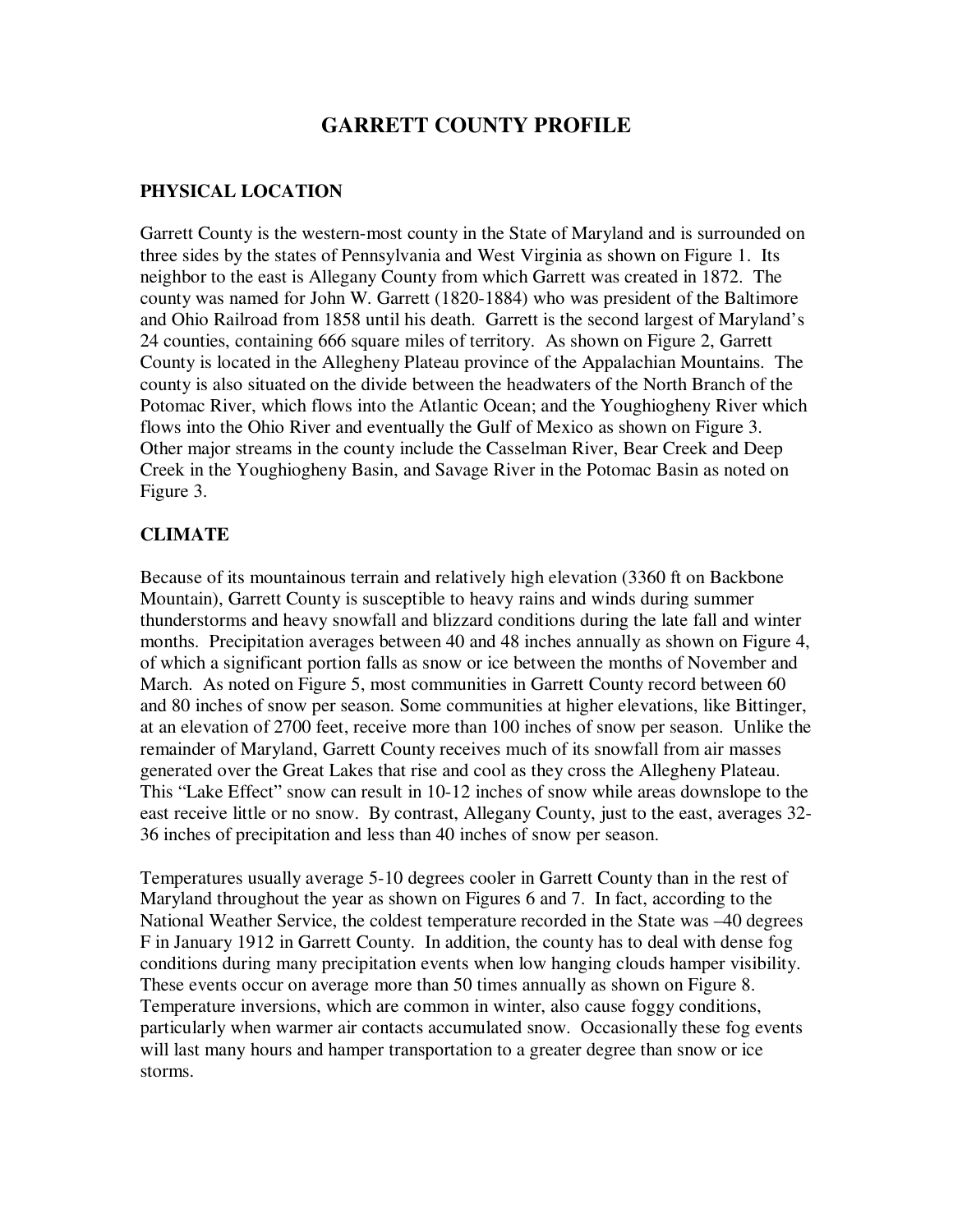A synopsis of weather and climatic data for the Oakland Weather Station is shown on Figure 9. Additional weather information appears in the hazard profiles for winter storms, stream flooding, hurricanes and tornadoes.

#### **GEOLOGY AND SLOPE**

As shown on Figure 10, steep slopes along the mountain ridges ensure rapid runoff from rainfall and snowmelt, while the broad limestone valleys in the center of the Plateau contain sizeable wetland areas which create marshy conditions that prevail throughout the year. Flash flooding is a serious problem, particularly down-slope from the major ridgetops in the Potomac and Youghiogheny River valleys.

The rock units that make up the county's undulating surface contain large deposits of limestone, sandstone and shale as noted on Figure 11. The sandstones also contain bituminous coal, peat and clay that have been mined since the mid-1800's. The broad up-warped valleys also contain natural gas deposits that have been exploited in the past. Normally, the sandstone units form the ridge-tops while the valleys are underlain by softer shale or limestone. Slope failure, particularly in cut or fill areas where shale is overlain by sandstone, is not uncommon. Subsidence in areas underlain by old coal mine diggings is possible in the coal measures.

### **SOILS**

According to the Garrett County Soil Survey, most of the soil associations in Garrett County are related to the rock type of the parent material and the slope of the land. These soils are shown in general fashion on Figure 12. Most of these soils contain steep, stony units that are moderately well drained. Unit 4 soils contain peat deposits and are generally poorly drained. Units 1 and 5 have soils that are generally formed on shales and siltstones that are moderately to steeply sloping, while units 2 and 3 are generally formed on sandstones that are moderately to steeply sloping. Unit 6 soils are formed on sandstone that is usually more resistant to erosion and is steep and stony. Approximately 150,000 acres of land are classified as steep in the county Soil Survey. Another 42,500 acres of land contain soils on colluvial materials at the foot of slopes. These soils have essentially formed on steep slopes and then moved downslope over time. Another group of soils containing more than 11,000 acres are classified as alluvial. These soils have been deposited by streams over time. When disturbed by road construction, surface mining or other land development, soils on steep slopes, colluvial soils, and alluvial soils are more prone to movement than other more stable soil types.

### **TRANSPORTATION**

Throughout its history Garrett County has served as an east-west transportation corridor with I-68 replacing U.S. Rt. 40 as the main highway route through the county in the 1970's. During the same time period the B & O Railroad became part of the CSX transportation system. Today I-68 serves as a major trucking route while CSX serves as both a through rail system and a local rail service to coal mining facilities. Figure 13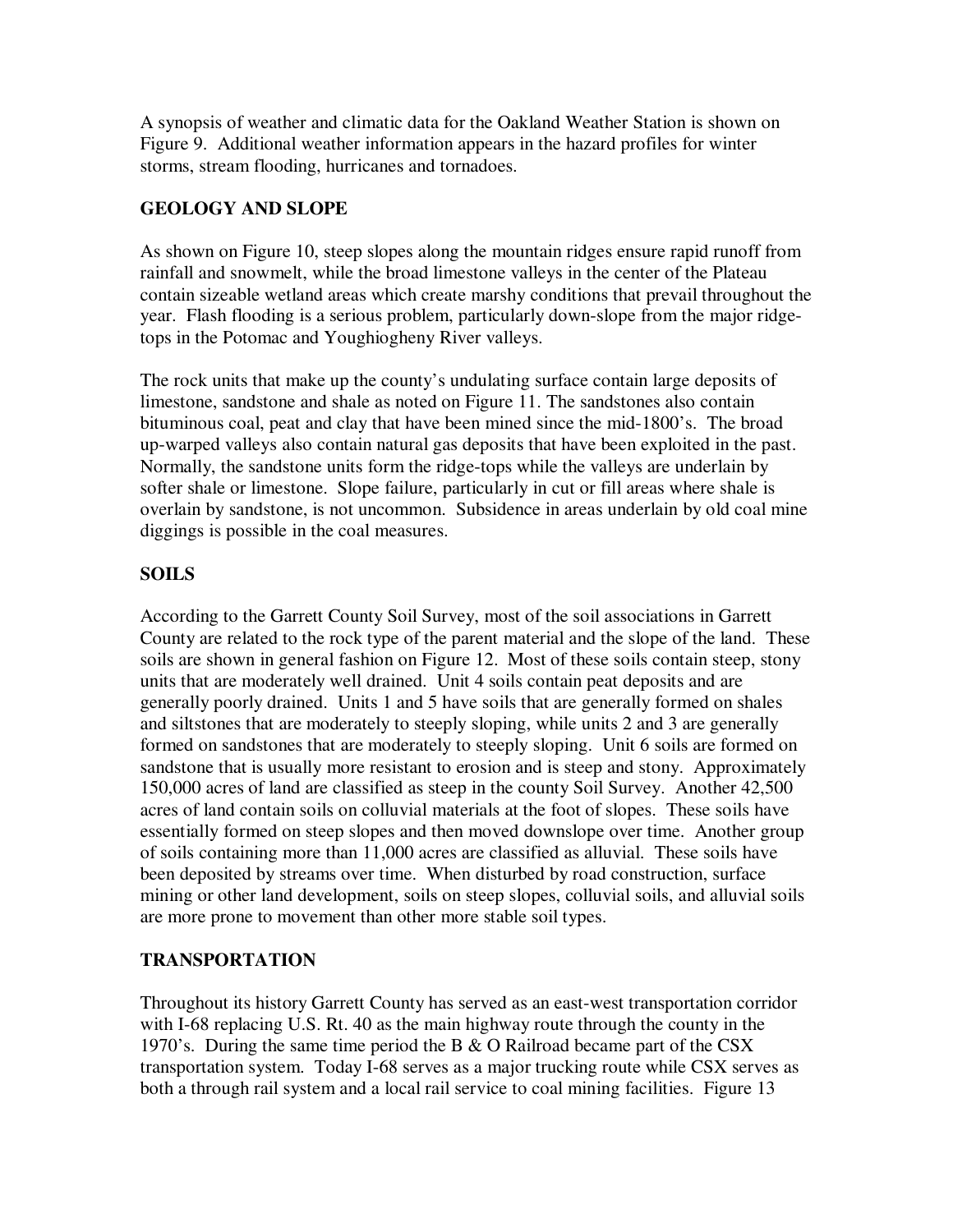shows major transportation routes in Garrett County along with the Garrett County Airport at McHenry that provides local air service. So far as mass transit is concerned, the Garrett County Community Action Agency provides transportation to elderly and handicapped residents through a state subsidized bus service. Finally, Greyhound Bus Lines includes scheduled service along Rt. 40 in the northern part of the county.

### **ECONOMIC DEVELOPMENT**

Since its initial settlement, Garrett County has gone through several phases of economic development including a period of frontier hunting and trapping beginning before the French and Indian War; a period of rapid transportation development when the National Road (later U.S. Rt. 40) and the Baltimore and Ohio Railroad were built across the county, linking the east coast with the developing mid-western states; a period of agricultural development when much of the present day farmland was created; a period of resource development when timbering and deep mining of coal created employment opportunities that led to the creation of a number of the smaller communities in the county; and a period of recreation and tourism development linked primarily to the construction of Deep Creek Lake and its subsequent development as a second home location.

Today, Garrett County has an economy that retains much of its past flavor while it attracts new industrial and commercial growth, particularly in the area near the county seat in Oakland. The county also continues to show strong recreational and tourism development around Deep Creek Lake. Out of a labor force of 13,852 people, 13,069 were employed in 2000, compared to a labor force of 12,700 in 1990 when 11,748 people were employed. The economy of the county has a great deal of variety with significant employment in a number of industrial categories as shown on Figure 14.

# **POPULATION**

Garrett County's population growth has mirrored the above economic periods with higher rates of growth occurring during the early settlement of the county, during the coal and timber booms of the early part of the  $20<sup>th</sup>$  century, and during the period of recreation and tourism development that continues into the present. In the 2000 Census report, Garrett County had a population of 29,846, an increase of 1,708 over the 1990 Census.

In the year 2000, the incorporated towns in the county had populations ranging from 302 in Kitzmiller to 2,248 in Mountain Lake Park as shown on Figure 15. During that Census year 16,319 people lived in the election districts surrounding Oakland, Mountain Lake Park, Loch Lynn Heights and Deep Creek Lake. This is an increase of 1270 above the number recorded in 1990 by the Census Bureau. During the same decade the northern tier of election districts from Finzel to Accident increased by 687 people. The remaining election districts remained stable or lost population during the decade as shown on Figure 15. A map showing Election Districts appears on Figure 16. Projections completed by the Maryland Department of Planning in 2002 indicate Garrett County's population will grow to 31,600 by the year 2010, and to 32,850 by 2020.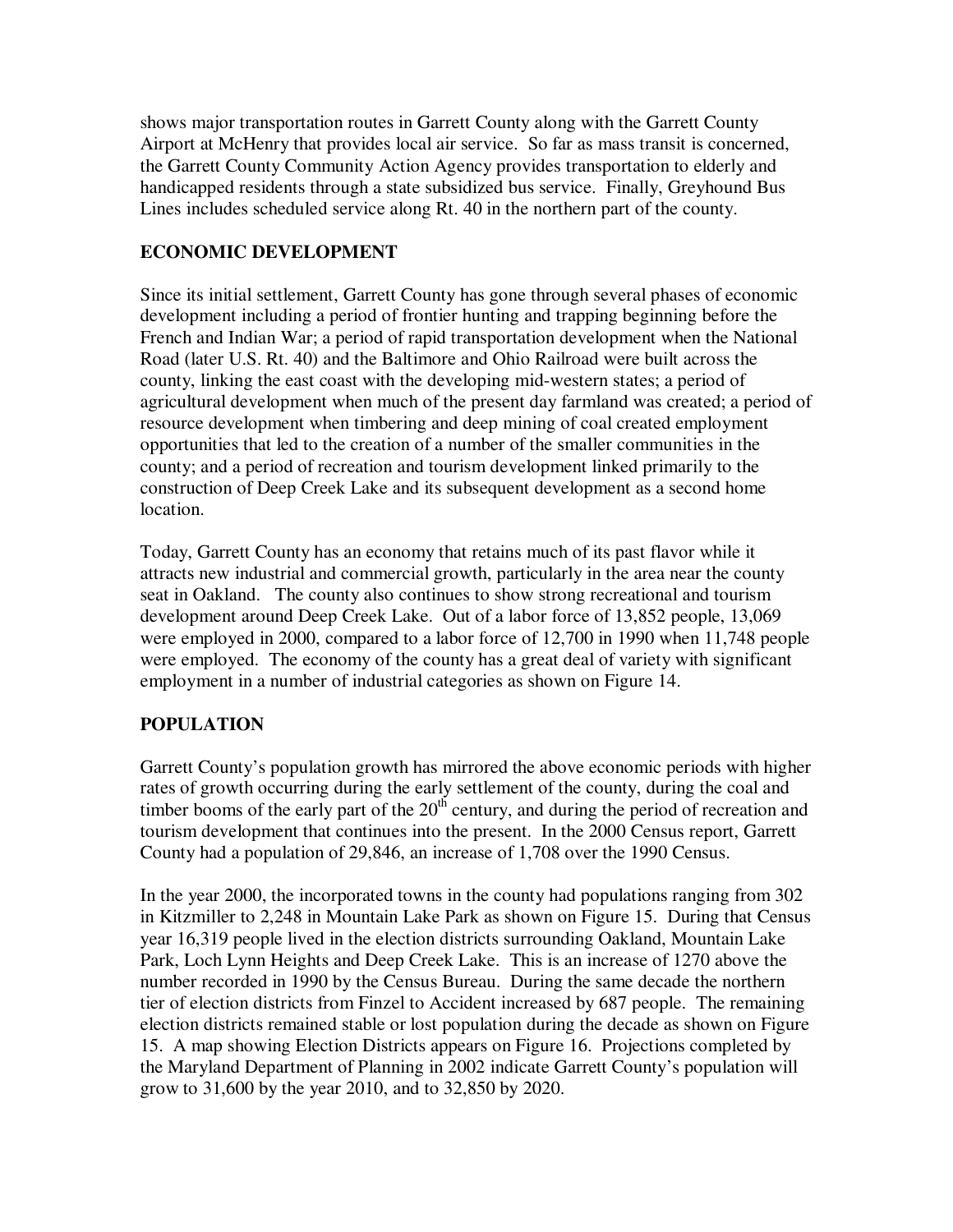According to the Maryland Hazard Analysis completed in 2000, Garrett County has a high percentage of residents over the age of 65 and a small percentage of residents of Hispanic origin. According to the state Hazard Analysis, these residents are considered "at risk" populations. The U.S. Census for 2000 shows a total of 4,461 residents over the age of 65 and a total of 131 residents of Hispanic origin.

### **HOUSING**

According to the U.S. Census, the county's residents were housed in 16,761 units in 2000 of which 514 were constructed in 1999 and 2000. This compares to 14,119 units in 1990. In addition, permits for more than 570 single-family dwellings have been issued by the county in the last two years. A substantial percentage of new housing is related to recreation development around Deep Creek Lake and does not represent year round occupancy. In terms of at-risk housing, the Maryland Hazard Analysis 2000 states that there are more than 300 mobile homes in the census tracts in the northwestern part of the county that may be at risk for tornado damage, and a substantial number of houses in the floodplain areas of the Potomac and Youghiogheny Rivers. Table III in Section 4, Vulnerability Assessment shows the estimated number of at risk houses subject to flooding or to inundation from dam failure.

In terms of value, the median value of owner occupied housing was \$86,400 in 2000 as compared to \$60,200 in 1990. Median monthly rents were \$382/month in 2000, as compared to \$310/month in 1990. These values may be somewhat skewed by recreation rentals in the Deep Creek Lake area.

# **INCOME**

So far as household income is concerned, the U.S. Census indicates that Garrett County continues to show improvement in its economic condition with a median household income of \$22,733 in 1990 increasing to \$32,238 in 2000. The poverty rate for the county has also declined from 11.6% in 1990 to 9.8% in 2000.

### **SCHOOL ENROLLMENT**

Public school enrollment has been relatively stable in recent years with 4,739 students in 2001. Even though the county's population is projected to increase by 1,754 people through the year 2010, school enrollment is projected to decline by several hundred students during the current decade to 4,320 in 2010 according to the Maryland Office of Planning.

### **LAND USE PROFILE-COMPREHENSIVE PLAN-BUILDING PERMITS**

According to the Garrett County Comprehensive Plan adopted in 1995, most residential and commercial development is concentrated in the areas within or in close proximity to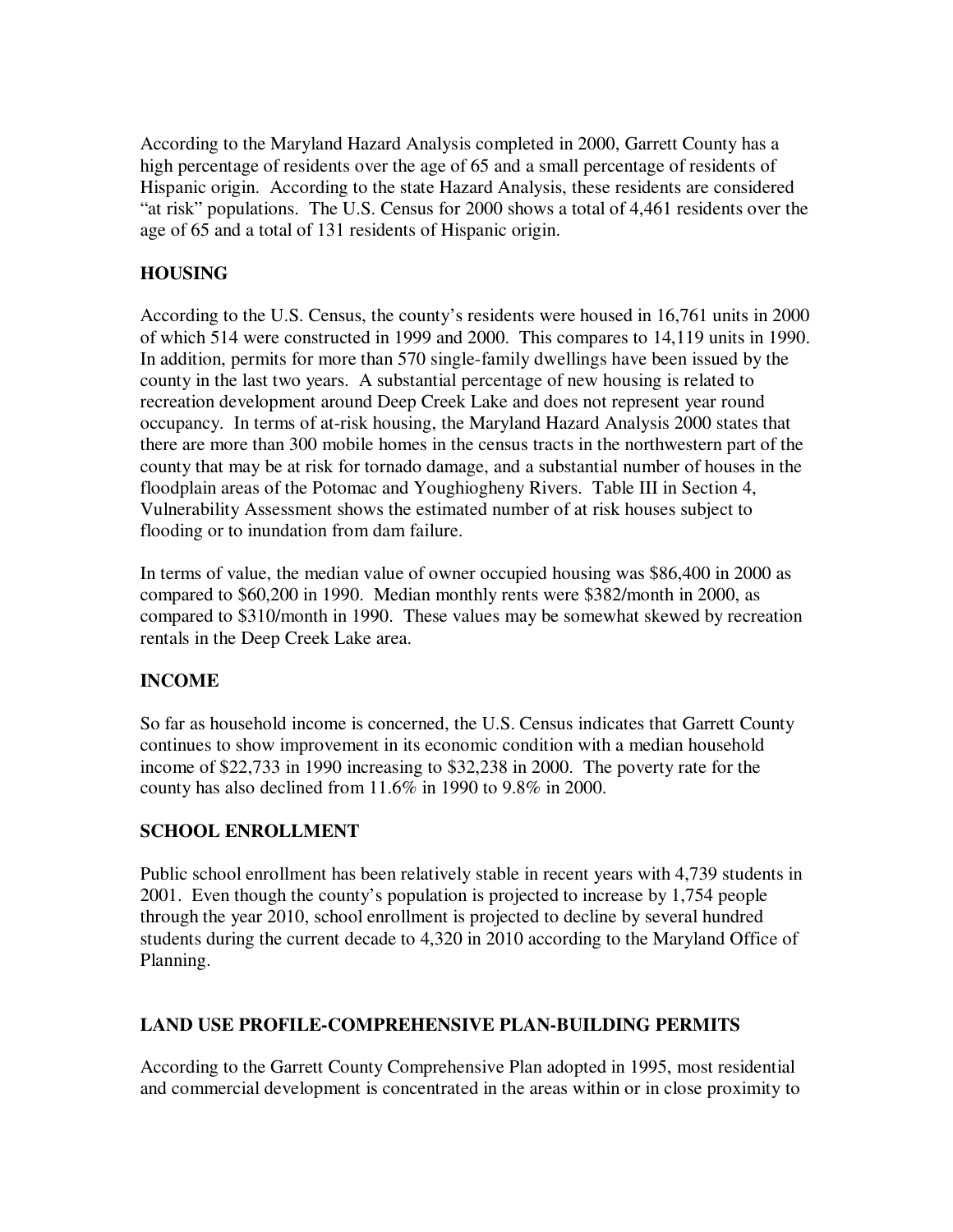the county's municipalities and to Deep Creek Lake as shown on Figure 17. Projections in that plan call for a continuation of this development style with most new urban development in the Oakland-Mountain Lake Park area and around Deep Creek Lake through 2010. Secondary growth areas include Grantsville and Accident. The most recent countywide land use tabulations from 1990 showed a total of 426,483 acres of land in the county with nearly 12,821 acres being devoted to urban type development. This was an increase of more than 5000 acres of developed land since 1973. Based on county Permit Records since 2000, it appears reasonable to conclude that another 4000-5000 acres have been developed countywide since 1990. As shown on Figure 18 more than 250 single family dwellings are being built each year with more than 50 % of these being in the Deep Creek Lake Watershed.

Even with this new urban development, the vast majority of land in Garrett County remains in either in agriculture (100,973 acres in 1990) or forest use (294,843 acres in 1990) with more than 77,000 acres in State Forests and Parks. A substantial amount of forest and agriculture land has been mined (10,095 acres) and reclaimed in recent years.

### **WATER AND SEWER PLAN**

According to the 1997 County Water and Sewer Plan, all municipalities in the county have public water and sewer service as shown on Figures 19 and 20. The unincorporated communities of Bloomington, Crellin, and Gorman also have public water and sewer service. In addition, a large area around Deep Creek Lake is served by a public sewer system managed by the County Sanitary District. The Deep Creek Lake area also has a large number of private water systems that serve portions of the lake community. Planned extensions to water and sewer systems are also addressed in the Plan.

#### **MUNICIPAL PERSPECTIVES**

The eight municipalities in Garrett County are in large part still the centers for most residential and commercial activity in the county with the exception of the area around Deep Creek Lake. The two largest municipalities (Oakland and Mountain Lake Park) are neighbors while Loch Lynn Heights and Deer Park are within 5 miles of Oakland. Between these four municipalities, the total population was 5052 in the 2000 Census, an increase of 493 since 1990. While the two larger communities provide the commercial hub for the county, Loch Lynn Heights and Deer Park are primarily residential in nature.

The four remaining municipalities are more isolated from the Oakland - Mountain Lake Park area and even though small in population, they continue to serve as hubs for community activities and have commercial activities that serve the surrounding countryside. Accident is located north of Deep Creek Lake on U.S. Rt. 219 in the center of a farming area and has a relatively stable population, while Grantsville is located near the junction of Rt. 219 and I-68 along old U.S. 40. Accident has some new commercial and industrial growth along Route 219, while Grantsville has grown by 114 people since 1990 and has seen new commercial and industrial development along Rt. 40 and at the intersection of I-68 and Rt. 219. Friendsville is located along I-68 near the western